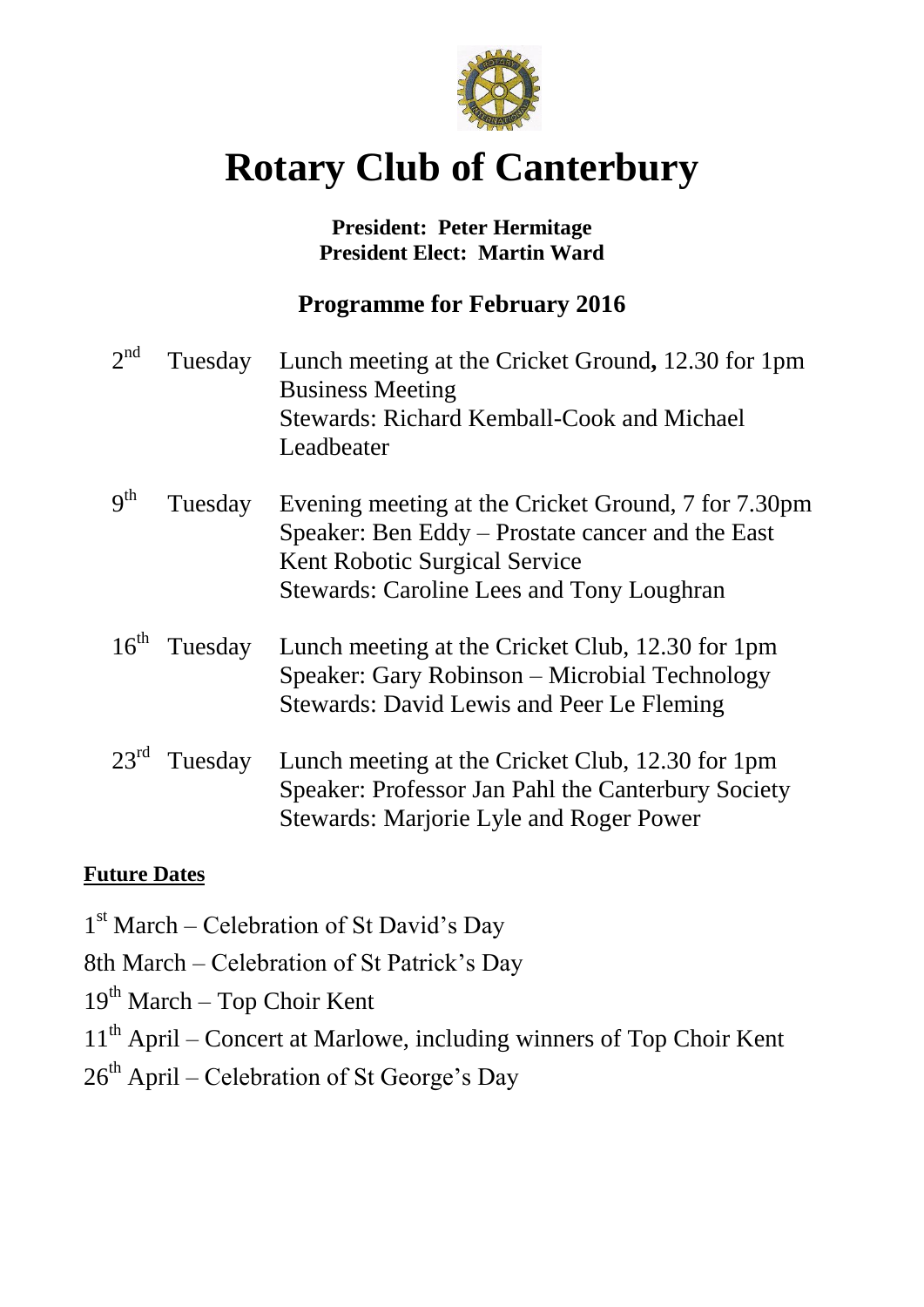# **Rotary News**

#### **Club Attendance**

Attendance was 55.18% in November, and 62.9% in December.

Ken Beere

Any member planning to be away for more than three weeks should apply to the Secretary for Leave of Absence. If you are aware that a Rotarian or a member of his/her family is ill, then please let David Lewis know.

Martin Ward

### **Speakers' Secretary**

Rtn Brian Wheeler has taken over as Speakers' Secretary. If you have any ideas for Speakers - you know someone who has done something Members would be interested in, or have heard of a worthwhile charity – please contact Brian **by email**  to let him know.

## **International Committee**

Good news from Leuven - they have received the grant from Rotary Foundation for the Joint Pentangular Project in the Republic of Congo. The money received is US\$ 56,828 and will go towards a scheme to train people in Kinshasa to make moulds to help straighten limbs of children with deformities such as club foot.

## **Birthdays**

#### **BIRTHDAYS FOR OCTOBER AND NOVEMBER 2015**

Whilst I've been away, and having some fun I've been writing some poems in the Spanish sun Now I'm back, and it's time to share the details of what I wrote whilst there The first is October that has now been Leaving behind its Halloween, I read the birthdays for you from me In this month, there are just three The first one out for me to disperse Is someone that regularly managed a nurse Now retired with good repute she is our very latest recruit From the land of the dragon she has set the tones to receive Birthday Greetings for **Wendy Jones**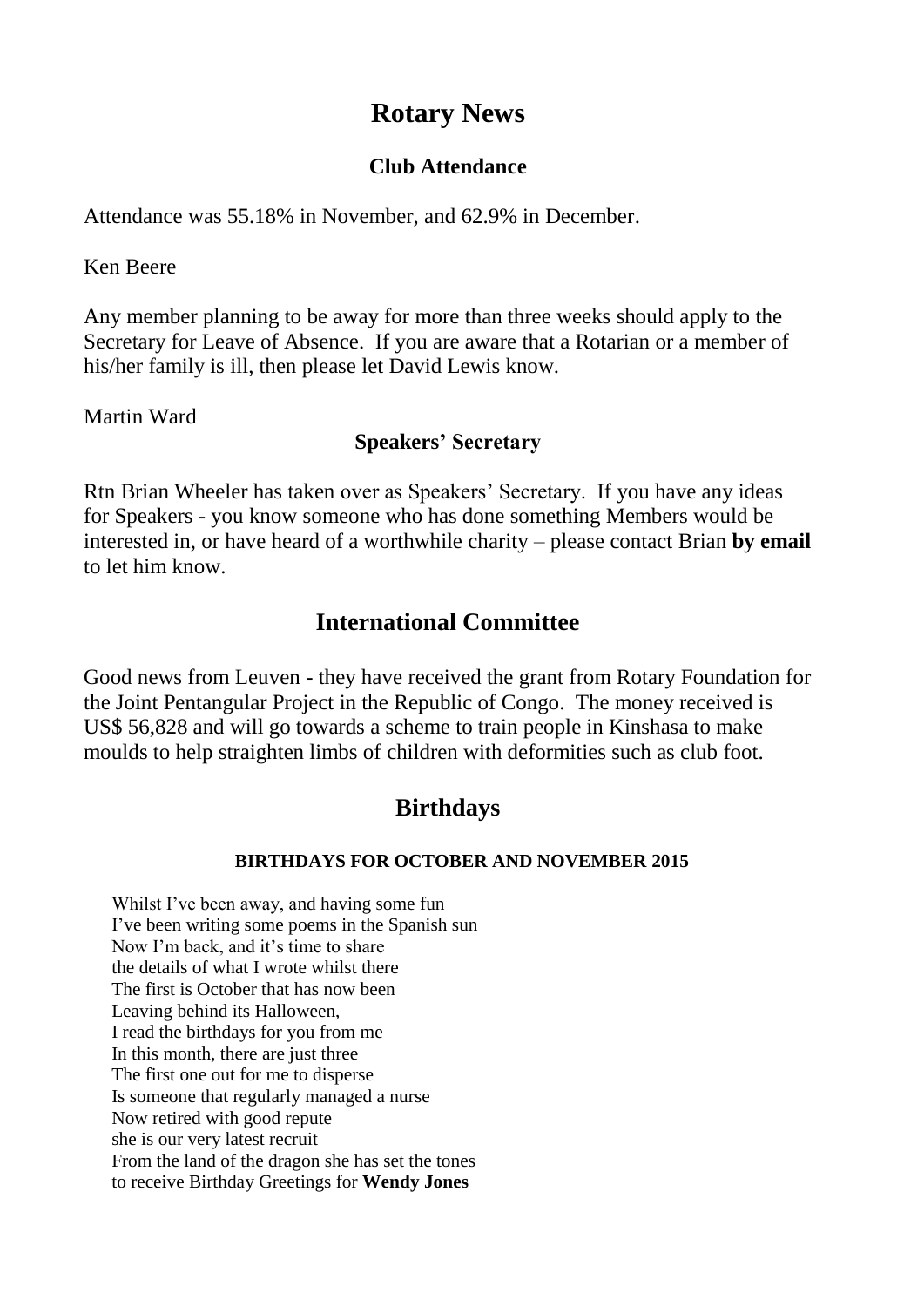The second in October travels a lot to various places to find birds he can spot That's the feathered kind of course I'm sure you're aware Just making sure before his name I declare He also loves tennis, and still likes to play So without further ado **Alan Forrest** Happy Birthday

Where do I start with today's number three She's involved in many things competently If you're attending our meetings, and wanting to eat You'd better make sure that her requests you will meet Recently I'm sure that you will remember Her coordination of detail for Manston in September She works hard in the club and her time is well spent And in 2 years' time she will be President But for now I just want to say **Sharon Jordan** Happy Birthday!

November is next to be on the spot With its history of the Gunpowder plot It also has birthdays for me to mix For this month there are a total of six The first of the names, who can it be who communicates effectively with the use of I T She joined our club in the year two o nine Becoming our ladies' number four in the line From this information I now wish to please By saying Happy Birthday to **Caroline Lees**

The very next name that I draw down Is a Building Society Manager in a distant town At the time of the Duck Race his efforts are reborn By organising selling at the crack of dawn He attends our meetings whenever he can If you haven't guessed his name yet it's **Tony Loughran**

Our next has two names by the side of each other to be separated by a hyphen from one another Before his retirement he worked out the amounts to enable to correctly manage accounts In his Rotary commitments it is important thus to commend his involvement in Polio Plus From this info he can't be mistook It's Birthday time for **Richard Kemball–Cook**

My very next name is a Norfolk man Guess his name if you can but if you can't then just for you I'll give you one more little clue He used to play golf, and played a very good game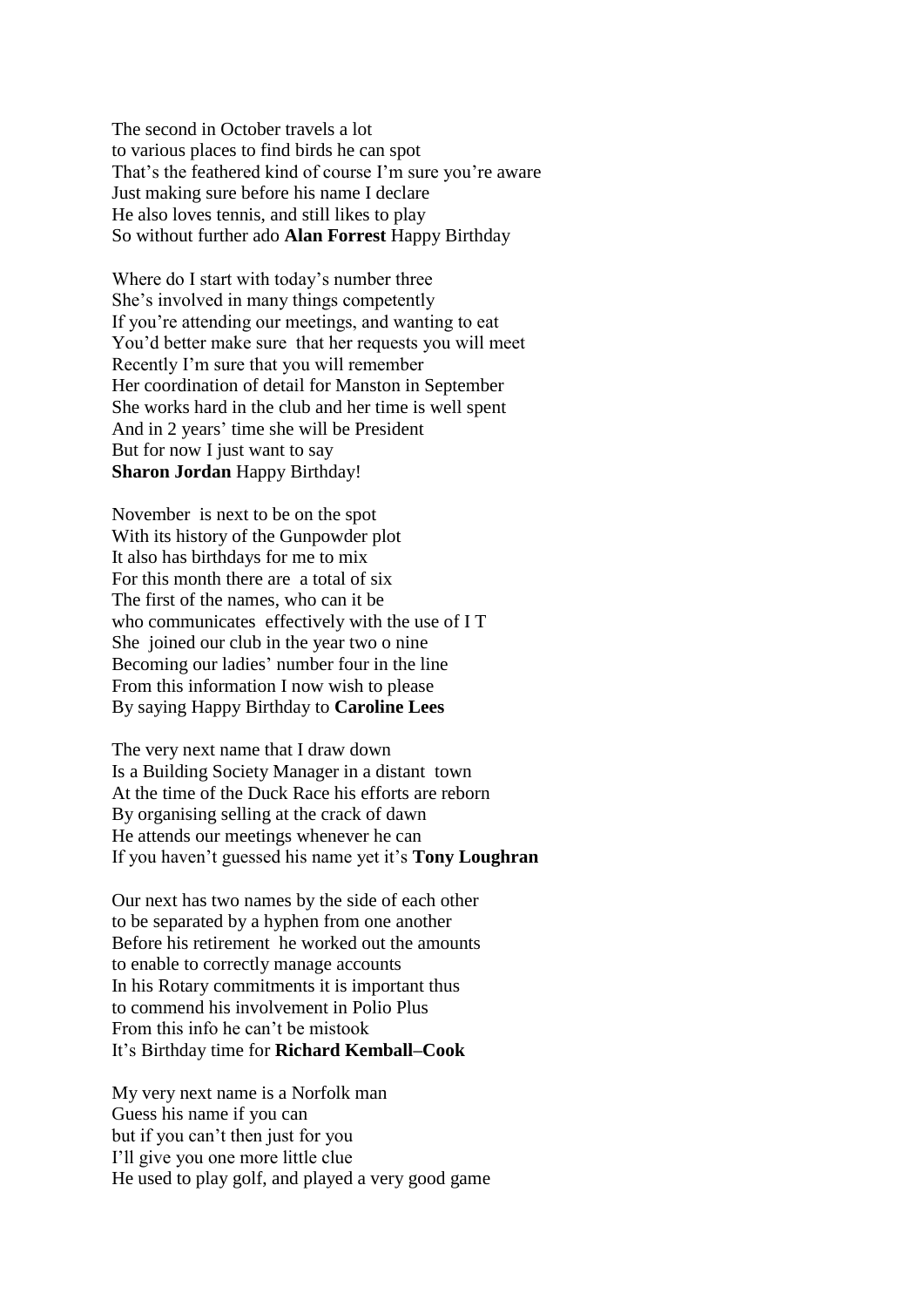Now it's bowls, and his talents are the same If you can't guess now then let me say To **John Beckett** Happy Birthday

Next name on the list from which I glean Is someone who enjoys the local Political scene There are projects in which she takes the lead Including redevelopment of the Kingsmead with her editing background there could be no one better for ensuring the upkeep of our Rotary Newsletter Amongst all of this if time will provide She enjoys playing tennis, and the Countryside From this I'm sure there's no need to toil To find the name of **Rosemary Doyle**

The next name I have kept until the last Is a rhymer from the past Birthdays for everyone he would remember except for his own that falls in November Now that he cannot wriggle free From Birthday Greetings from you and me Let us all now collectively Say Happy Birthday **Victor B**

#### **BIRTHDAYS FOR DECEMBER 2015**

The month of December and last of the year Is one that brings us Seasonal cheer It also has Birthdays for me to derive and share with you this month's total of five

I look around who can this be An engineer who worked at sea Back on land a new role to create He became a local Magistrate In Rotary he ensures finances don't crash by effectively managing all the Club's cash Unfortunately his surname is difficult to rhyme so **Lewis Norris** Happy Birthday to you at this time

December or décembre which one shall it be I prefer December aujourd'hui It's the 1st of the month that catches my eyes Or is it mes yeux that the date belies What is important for me to declare **Nan Miller** Linguist Happy Birthday Joyeux Anniversaire

Due to work commitments sadly he can't attend very much but always keeps in regular touch His active commitment that does enhance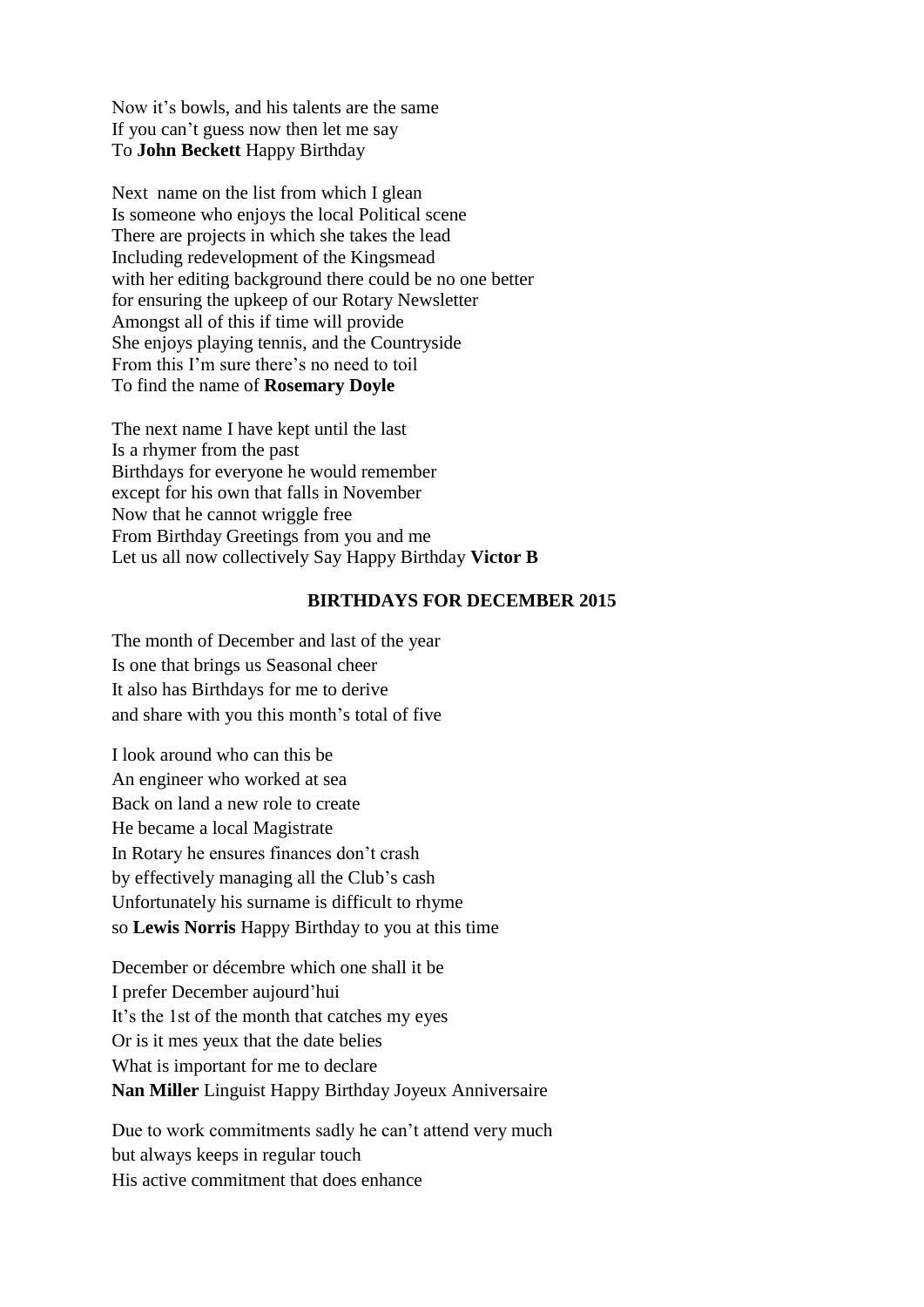our Annual Pentangular twinning with France He also ensures that we all have our copies of the selling arrangements for Remembrance Poppies At Safari supper if to his place you go please ensure you have a map on show In the meantime there's no more to say except **Stephen Thompson** Happy Birthday

He recently shared with us his CV in life which I sincerely hope he talked through with his wife The presentation was amusing, and at times seemed absurd but it was one of the best My Job talks I've ever heard What was concluded was that he did well by successfully managing a large Hotel It's at this point I'll stop and tweeter and say Happy Birthday **Michael Leadbeater**

If you blink once and open your eyes He will appear and give us all a surprise but blink again, and he'll be missed our very elusive Psychiatrist For a little while he comes and then he goes but just where to no one knows In his absence I'll say again Happy Birthday **Farrukh Hussain**

I will now share with you also a Birthday I omitted in November Tottenham Hotspur One Arsenal Nil Is a score line that would not thrill The next Rotarian to appear when he gives us Christmas cheer It's important to ensure that there are enough flying balloons that he likes to puff On the serious side for us to remember Is that we have such a special Honorary member I will now stop, and no longer drift on and say Happy Birthday to **Lord Carey of Clifton**

#### **BIRTHDAYS FOR JANUARY 2016**

January brings with it the snow and the chilly winds that blow It also has Birthdays for me to glean I'll share with you the first 5 of two of sixteen